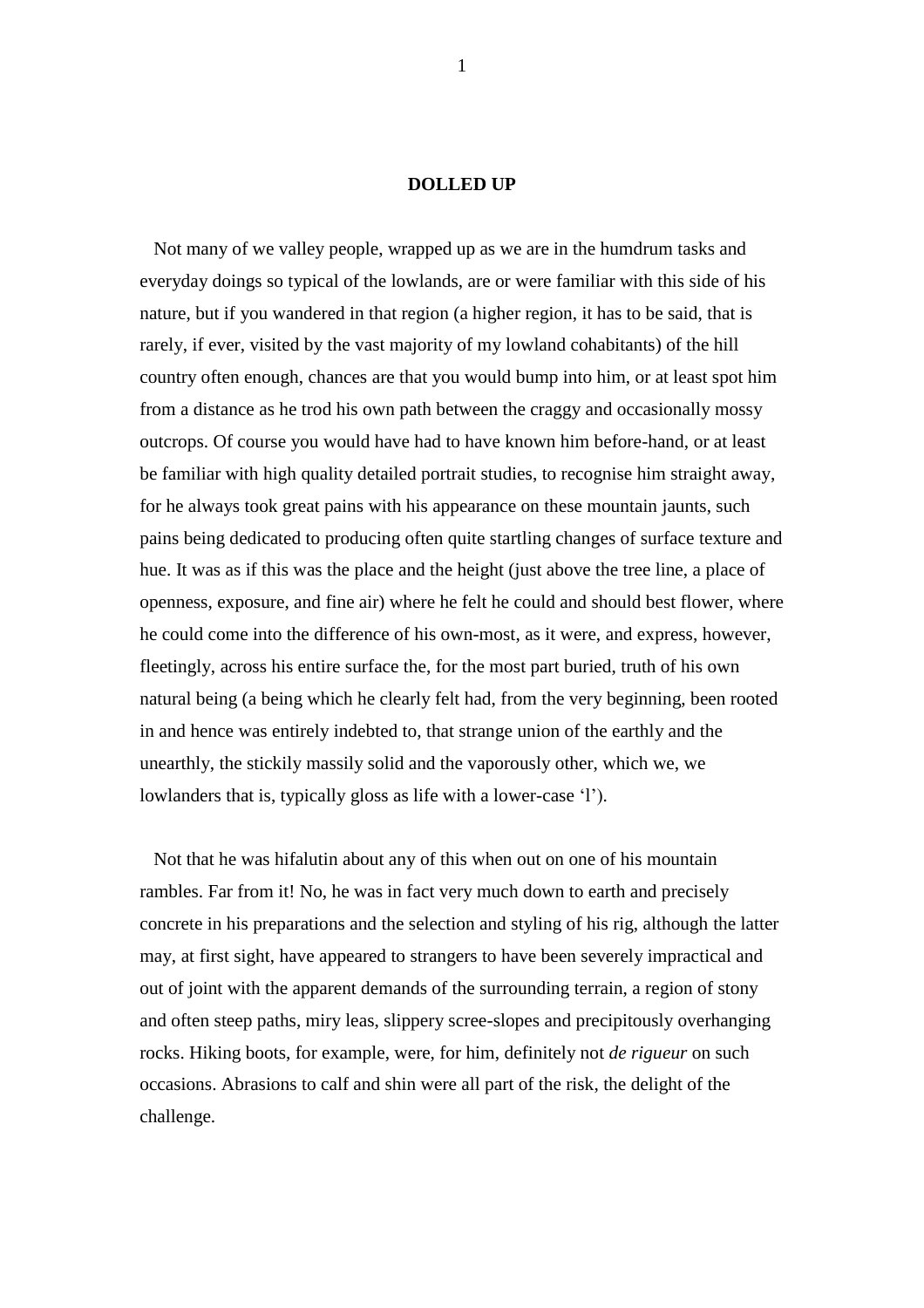Nor was the weather a major disincentive! For I have seen him, even on days when most sensible people would have stayed indoors dozing in front of a roaring fire with a good book on their laps, braving the lashings of wind and rain as if oblivious to everything but the trappings of his key project of self-unconcealment, if I can so call it, a self-disclosure dependent upon a most direct relation with the things of this world, nature's very stuffs. And equally so on the fine clear days of high summer. For him the occasion's moment, in and as its instant passing away, was, it seems, all. Indeed the last time I saw him up there was no exception, for it was a day of squally breezes and sharp showers interspersed with the inevitable sunny intervals, just the kind of day to test the mettle of the committed hill walker.

 Naturally, I was out on one of my many wort searches and, at the time, scrabbling about on my hands and knees in the gravel behind a sheltering boulder, where I was sifting through the loose aggregate of feldspars in the hope of finding a rare wort specimen, when I heard a faint jingling from the path beyond the boulder. Peering out from my partially hidden and lowly work-station I could see his spry figure skipping capriciously along the track towards me. Although we were effectively above the sheep (even perhaps the goat) line at this height, he nevertheless had the usual group of assorted prancing young (I could tell this from the length of their horns) rams in attendance, sometimes weaving ahead of him, sometimes behind, and occasionally trying to nuzzle his hands. They showed no fear.

 Not, apparently, ideally suited to such a forbidding terrain, his high-stiletto-heeled shoes, complete with shark-skin uppers and hand-stitched welts, were actually worn and managed with delicate aplomb as he picked his way confidently (some might have said brazenly) among the stone fragments and cock-sure adolescent rams – stumbling was a rarity. Occasionally there would be what seemed like minor confrontations (although the bumpings seemed to border on something less than mere chance assignations) with one or more of the rams as they moved in close and nudged his thigh, attracted perhaps by the astringency of his perfume and the somewhat garish blusher on his already rubicund cheeks. They gave little snorts of what I took to be delighted erotic anticipation and, in response, he would allow, now and then, one of them to nibble the finely-wrought Nottingham lace hem of his knee-length taffeta skirt (dirndl it wasn't!). Then, shoo! he would say (in a not-overly-convincing

2